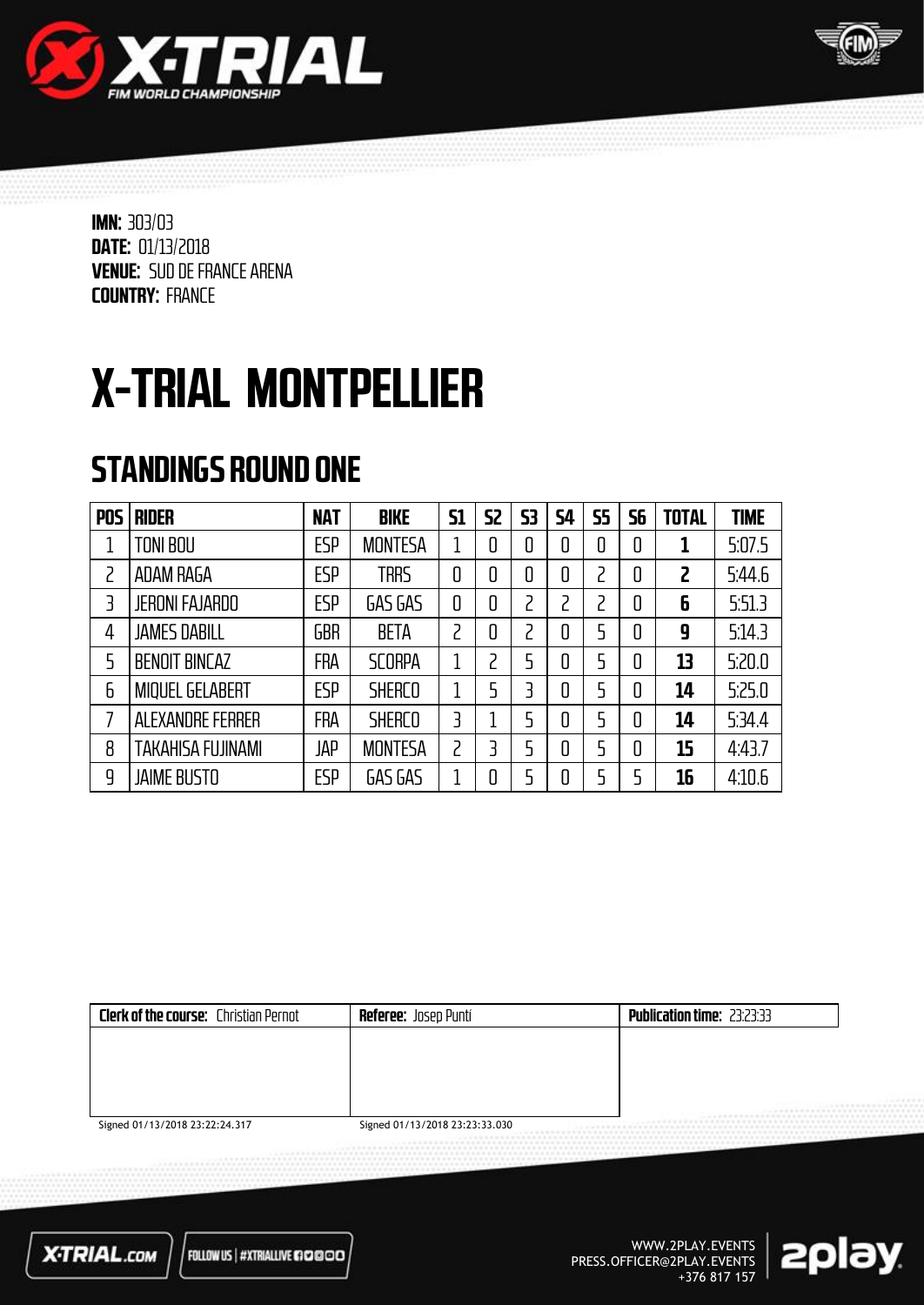



## X-TRIAL MONTPELLIER

### ROUND TWO

#### STANDINGS HEAT 1

| <b>POS</b> | <b>RIDER</b>           | <b>NAT</b> | <b>BIKE</b> | <b>S1</b> | S2 | 53 | <b>S4</b> | 55<br>-- | 56 | <b>TOTAL</b> | <b>TIME</b> |
|------------|------------------------|------------|-------------|-----------|----|----|-----------|----------|----|--------------|-------------|
|            | ADAM RAGA              | ESP        | TRRS        |           |    |    | C         |          |    | 11           | 5:14.0      |
|            | <b>MIQUEL GELABERT</b> | ESP        | SHERCO      | -         |    |    |           |          |    | 16           | 5:18.8      |
|            | <b>JERONI FAJARDO</b>  | ESP        | GAS GAS     |           |    |    |           |          |    | 18           | 4:54.0      |

#### STANDINGS HEAT 2

| <b>POS</b> | <b>RIDER</b>              | <b>NAT</b> | <b>BIKE</b>    | <b>S1</b> | S2 | 53 | <b>S4</b> | <b>CE</b> | 56 | <b>TOTAL</b> | <b>TIME</b> |
|------------|---------------------------|------------|----------------|-----------|----|----|-----------|-----------|----|--------------|-------------|
|            | <b>TONI BOU</b>           | ESP        | <b>MONTESA</b> |           |    |    |           |           |    | 12           | 5:05.9      |
|            | <b>JAMES DABILL</b>       | GBR        | <b>BETA</b>    |           |    |    |           |           |    | 14           | 5:30.6      |
|            | ' BINCAZ<br><b>BENOIT</b> | FRA        | SCORPA         |           |    |    |           |           |    | 16           | 3:51.4      |

| <b>Clerk of the course:</b> Christian Pernot | <b>Referee: Josep Punti</b>    | <b>Publication time: 23:23:33</b> |
|----------------------------------------------|--------------------------------|-----------------------------------|
|                                              |                                |                                   |
|                                              |                                |                                   |
|                                              |                                |                                   |
|                                              |                                | -----<br><br>                     |
| Signed 01/13/2018 23:22:24.317               | Signed 01/13/2018 23:23:33.030 |                                   |

Signed 01/13/2018 23:22:24.317

Signed 01/13/2018 23:23:33.030



FOLLOW US | #XTRIALLIVE #10000

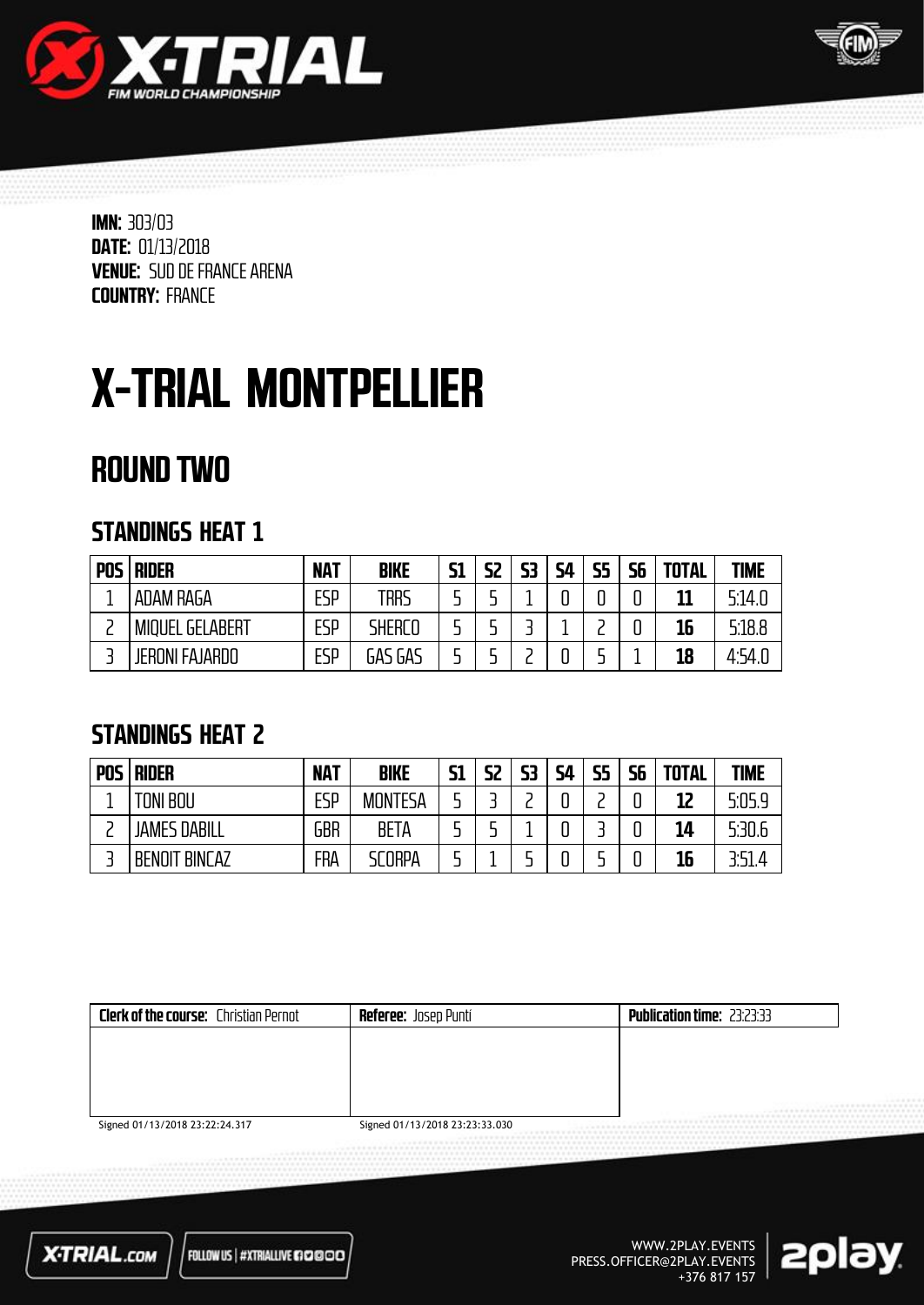



## X-TRIAL MONTPELLIER

#### STANDINGS FINAL

| <b>POS</b> | <b>RIDER</b>           | <b>NAT</b>       | <b>BIKE</b>               | 61<br>נכ | 52     | 53 | <b>S4</b> | 55<br>-- | 56 | <b>TOTAL</b> |
|------------|------------------------|------------------|---------------------------|----------|--------|----|-----------|----------|----|--------------|
| -          | BOU<br>$T$ $N$ $N$ $n$ | rcn<br>⊢שר<br>-- | <b>MON</b><br><b>TESA</b> | -<br>-   |        |    |           |          | u  |              |
|            | ADAM RAGA              | FSP<br>--        | trrs                      | -<br>-   | -<br>- |    | u         |          | u  |              |

### X-TRIAL CLASSIFICATION

| <b>POS</b> | <b>RIDER</b>            | <b>NAT</b> | <b>BIKE</b>    | <b>S1</b>      | <b>S2</b> | 53 | 54 | <b>S5</b> | 56 | <b>TOTAL</b> |         |
|------------|-------------------------|------------|----------------|----------------|-----------|----|----|-----------|----|--------------|---------|
|            | TONI BOU                | <b>ESP</b> | <b>MONTESA</b> | 5              |           |    |    |           | 0  | 8            | Final   |
| 2          | <b>ADAM RAGA</b>        | <b>ESP</b> | <b>TRRS</b>    | 5              | 5         |    | 0  |           | 0  | 13           | Final   |
| 3          | <b>JAMES DABILL</b>     | GBR        | <b>BETA</b>    | 5              | 5         |    | 0  |           | 0  | 14           | Round 2 |
| 4          | <b>BENOIT BINCAZ</b>    | <b>FRA</b> | <b>SCORPA</b>  | 5              |           |    | 0  |           | 0  | 16           | Round 2 |
| 5          | <b>MIQUEL GELABERT</b>  | <b>ESP</b> | <b>SHERCO</b>  | 5              | 5         |    |    |           | 0  | 16           | Round 2 |
| 6          | <b>JERONI FAJARDO</b>   | <b>ESP</b> | GAS GAS        | 5              | 5         | フ  | 0  |           |    | 18           | Round 2 |
| 7          | <b>ALEXANDRE FERRER</b> | <b>FRA</b> | <b>SHERCO</b>  | 3              |           |    | 0  |           | 0  | 14           | Round 1 |
| 8          | TAKAHISA FUJINAMI       | JAP        | <b>MONTESA</b> | $\overline{c}$ | 3         |    | 0  |           | 0  | 15           | Round 1 |
| 9          | <b>JAIME BUSTO</b>      | <b>ESP</b> | GAS GAS        | 1              | 0         |    |    |           | 5  | 16           | Round 1 |

| 1.1.1.1<br>******************<br><b></b> |
|------------------------------------------|
| Signed 01/13/2018 23:23:33.030           |

Signed 01/13/2018 23:22:24.317

Signed 01/13/2018 23:23:33.030



FOLLOW US | #XTRIALLIVE #10000